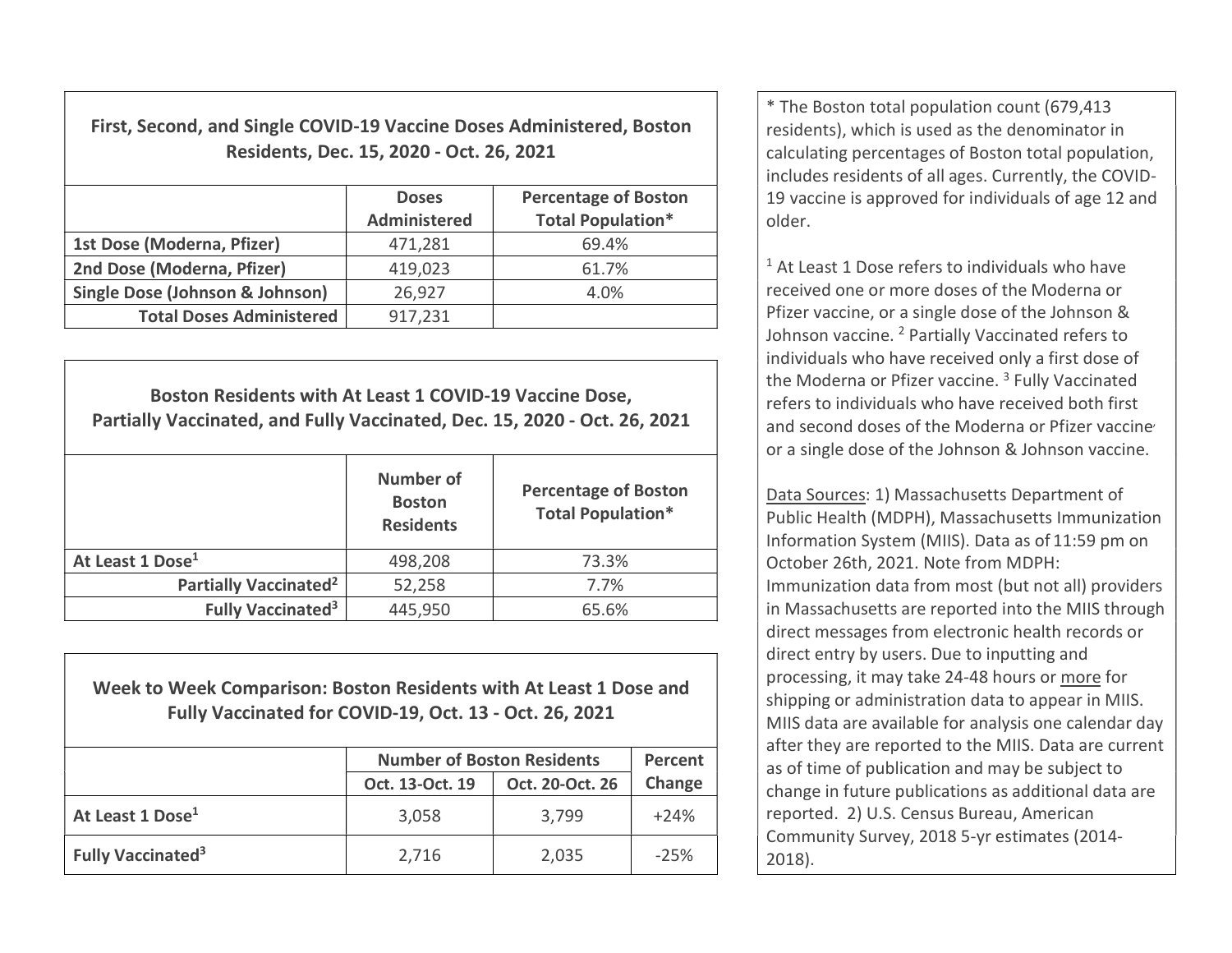

\* Total number of individuals receiving their initial dose in the 10-week period.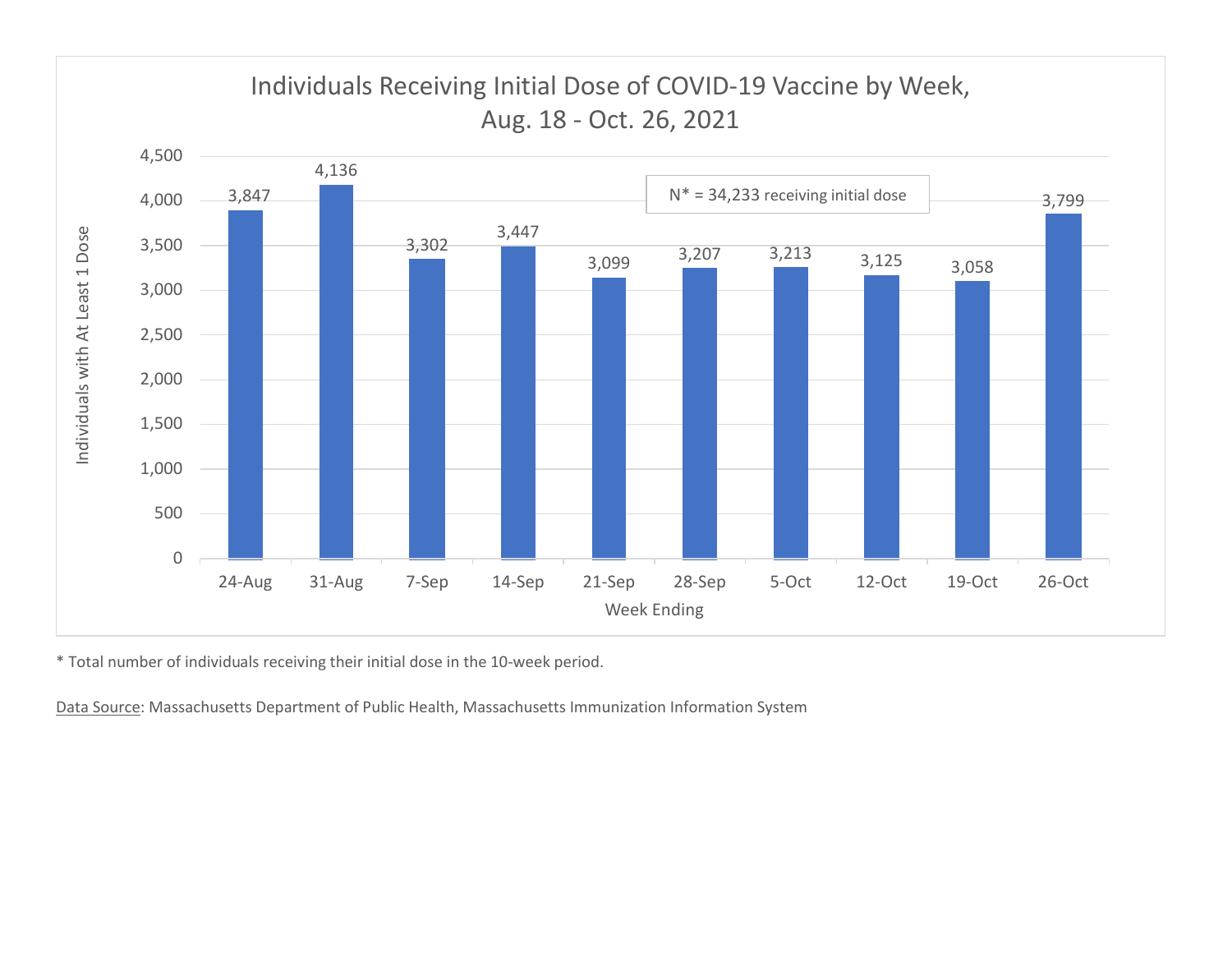

\* Total number of individuals receiving their final dose in the 10-week period.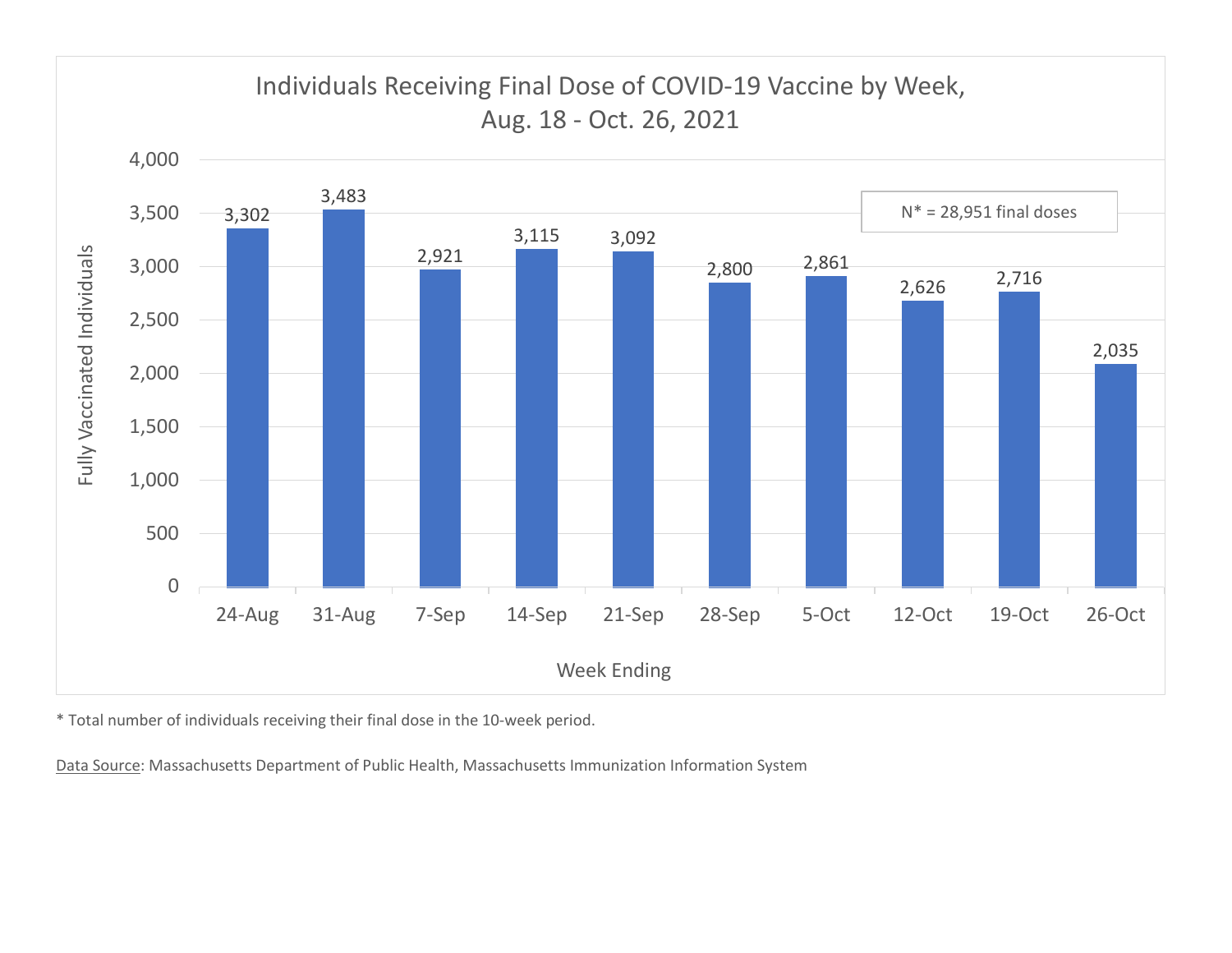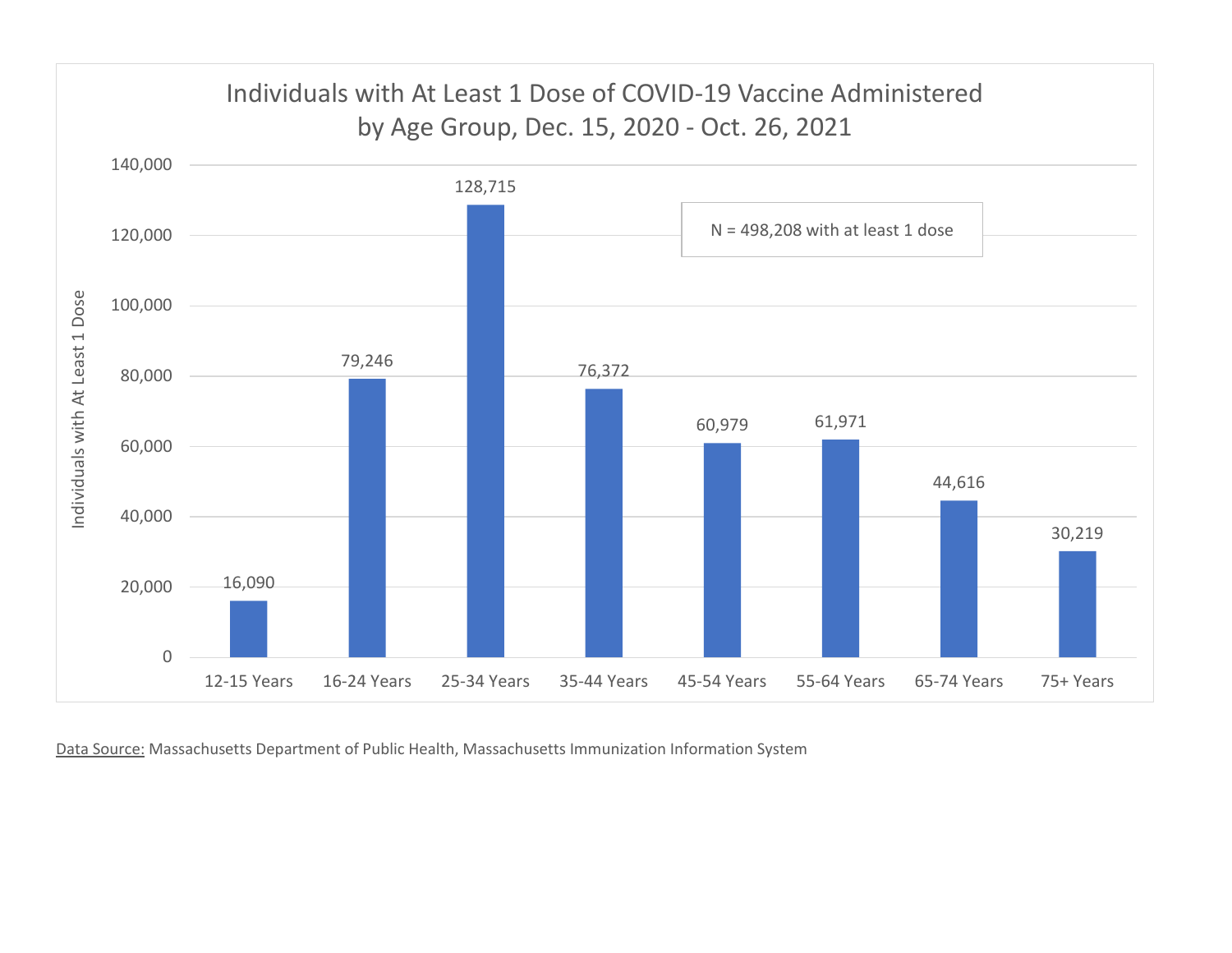

In accordance with CDC practices, BPHC has capped the percent of population coverage metrics at 99.9%. These metrics could be greater than 99.9% for multiple reasons, including census denominator data not including all individuals that currently reside in the county (e.g., part time residents) or potential data reporting errors. Estimates may change as new data are made available.

Percentage of overall Boston population with at least 1 dose = 73.3%.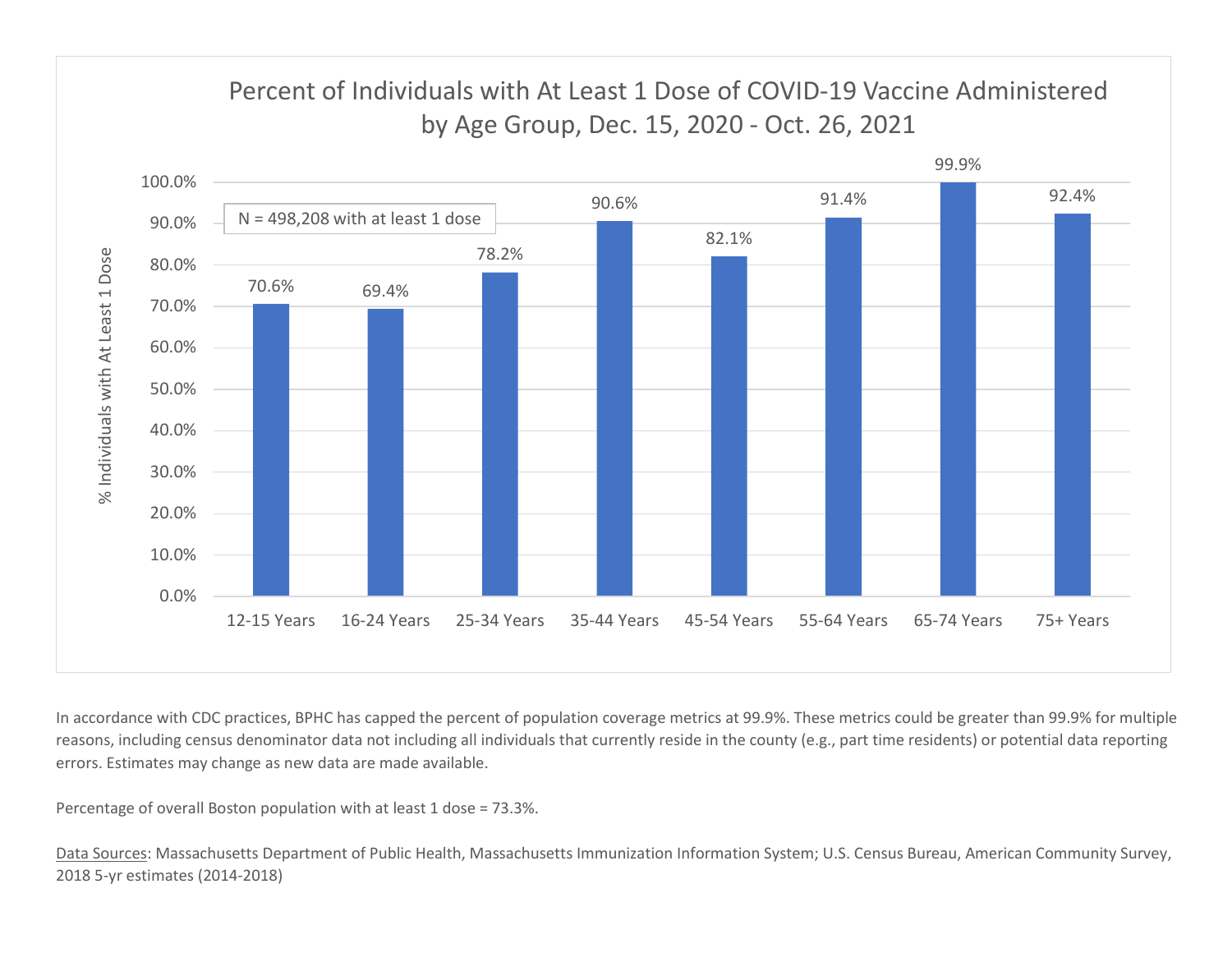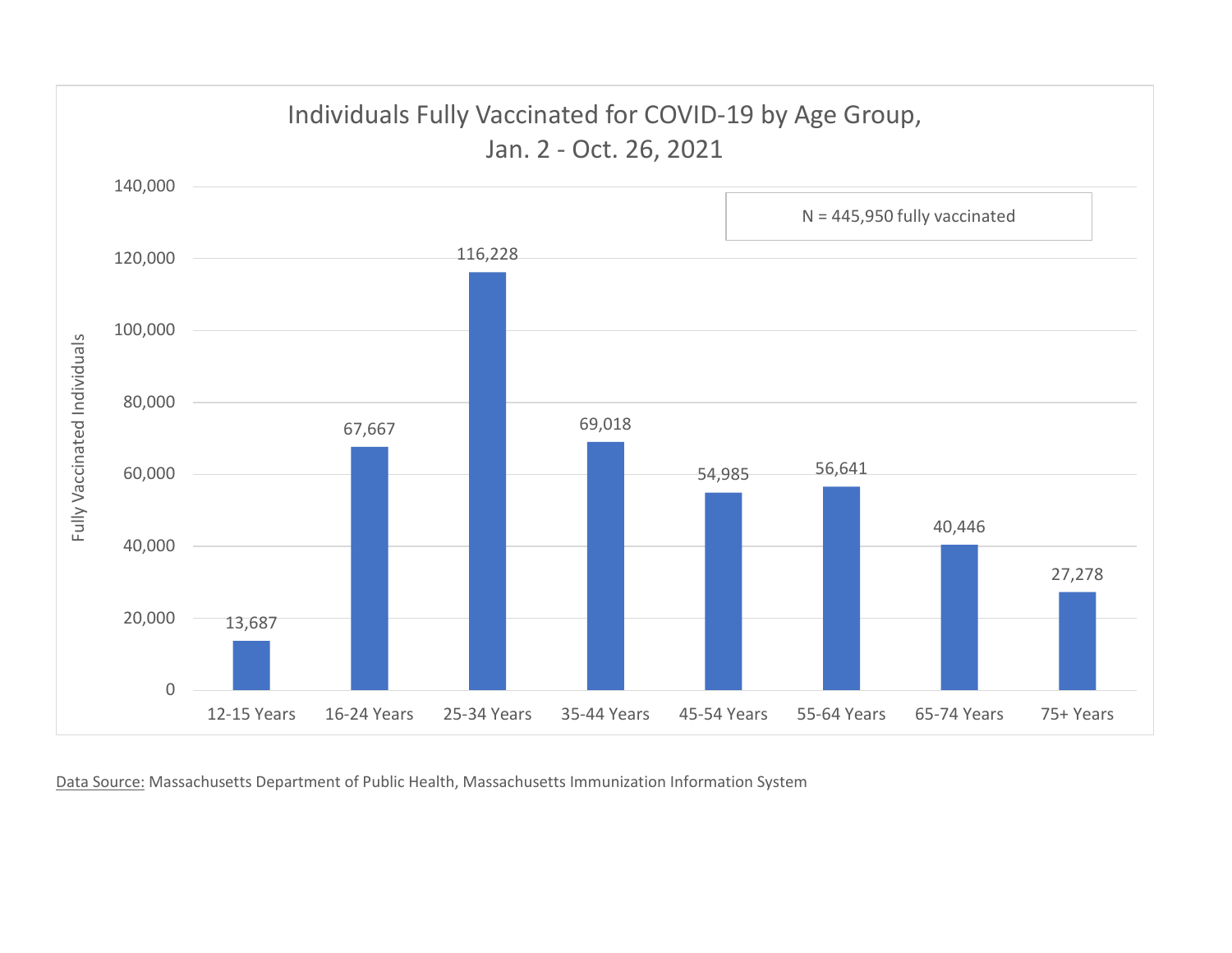

Percentage of overall Boston population fully vaccinated = 65.6%.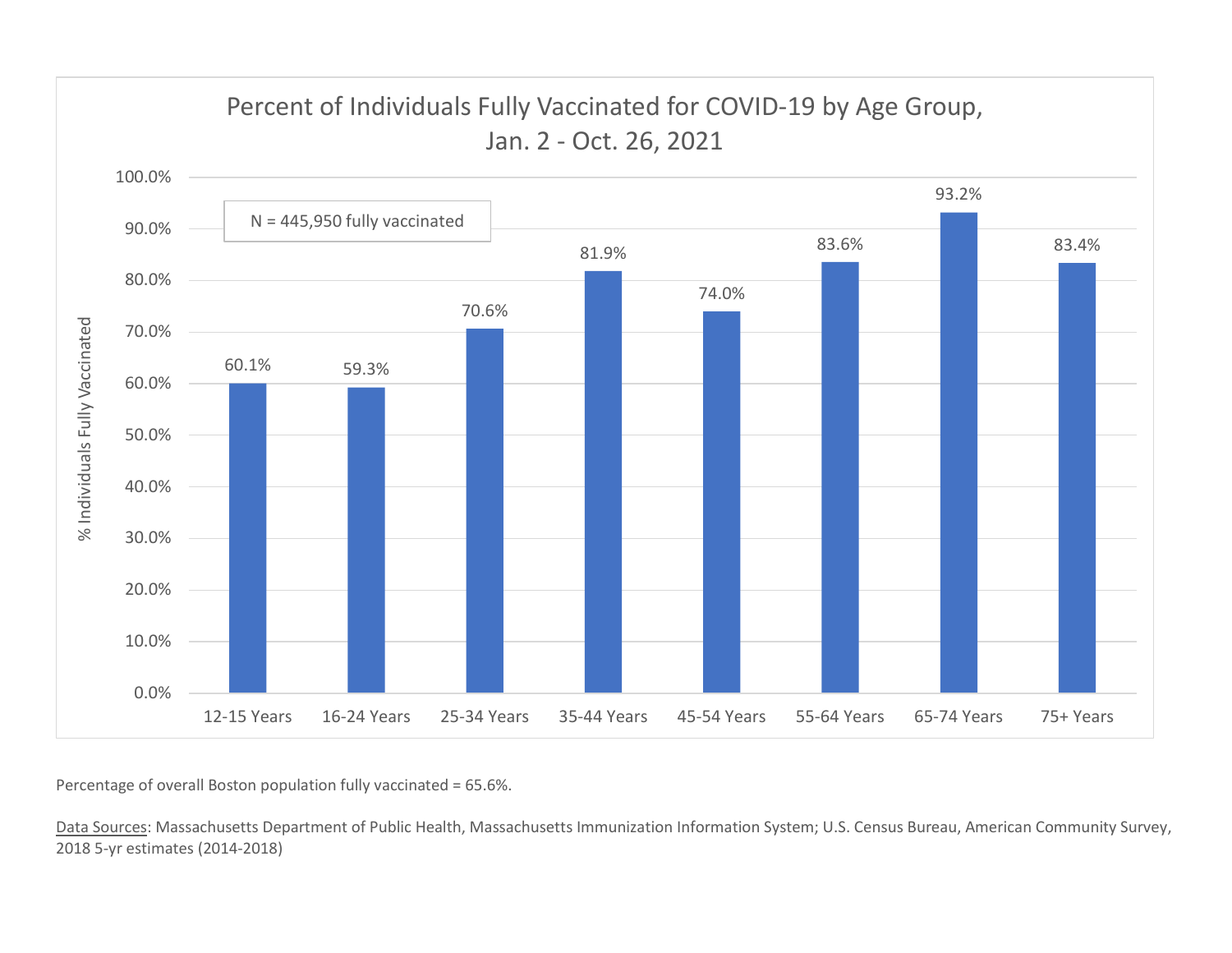## Individuals with At Least 1 Dose of COVID-19 Vaccine Administered by



Asian/PI = Asian, Native Hawaiian, and Pacific Islander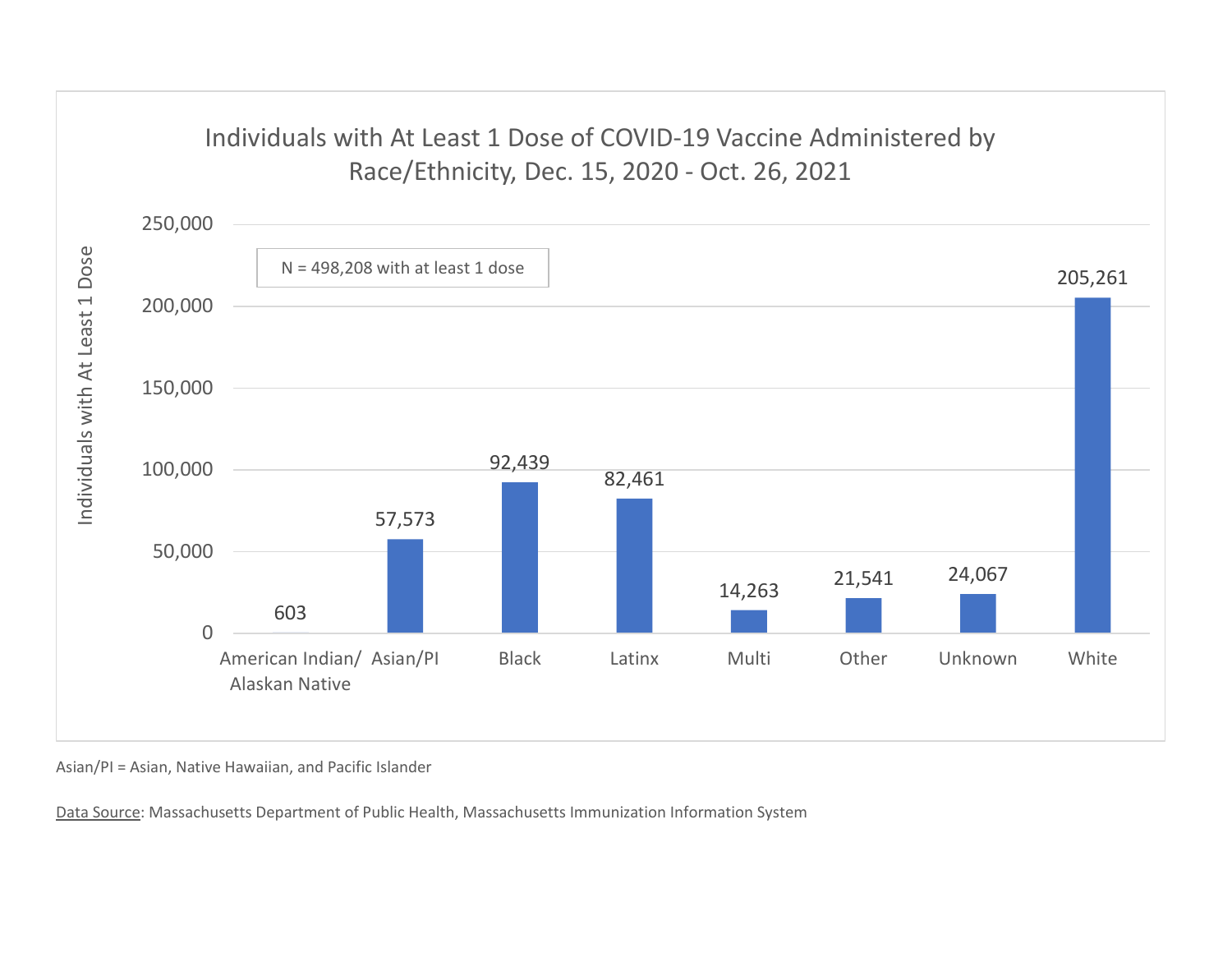## 87.9% N\* = 438,337 with at least 1 dose80.0% 90.0% 100.0% Percentage of Individuals with At Least 1 Dose of COVID-19 Vaccine Example of Individuals with At Least 1 Dose of COVID-19 Vaccine<br>Administered by Race/Ethnicity, Dec. 15, 2020 - Oct. 26, 2021<br>87.9%<br>R<sup>\*</sup> = 438,337 with at least 1 dose



Asian/PI = Asian, Native Hawaiian, and Pacific Islander

\* Varies from Total N of Individuals with At Least 1 Dose (498,208) because data for residents who identify as Multiracial, Other, or Unknown are not included in this chart due to lack of comparable population data.

Percentage of overall Boston population with at least 1 dose = 73.3%.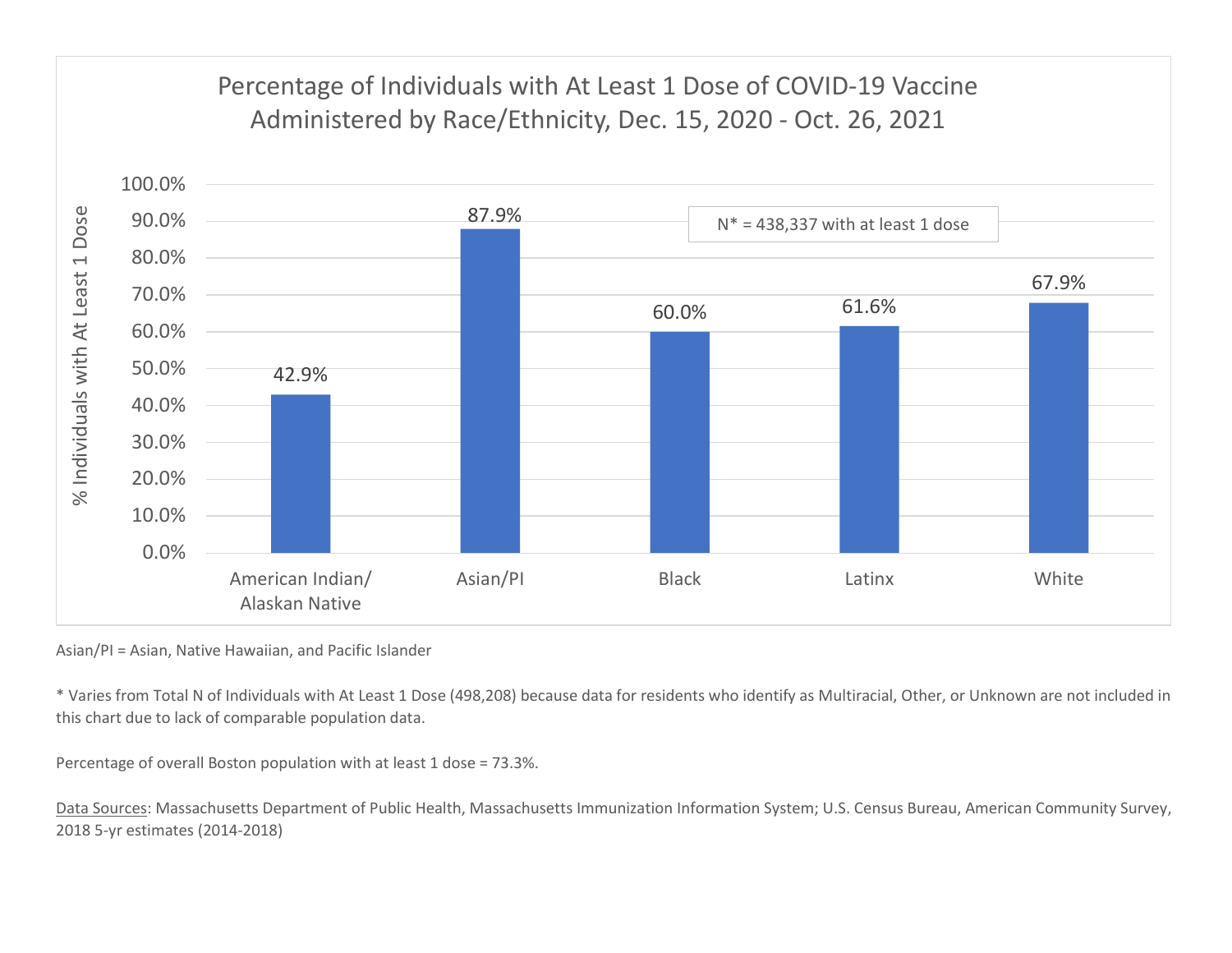

Asian/PI = Asian, Native Hawaiian, and Pacific Islander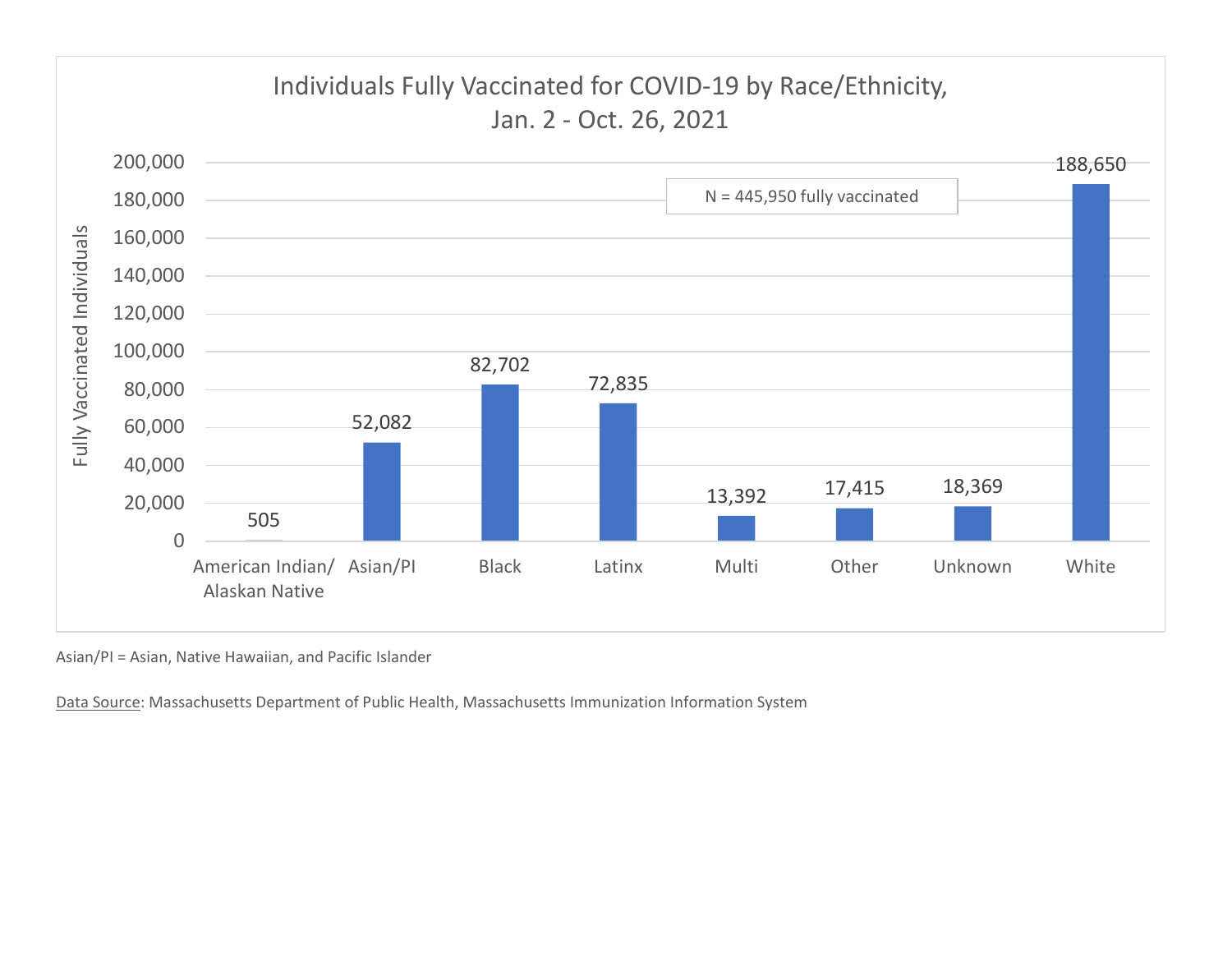

Asian/PI = Asian, Native Hawaiian, and Pacific Islander

\* Varies from Total N of Fully Vaccinated Individuals (445,950) because data for residents who identify as Multiracial, Other, or Unknown are not included in this chart due to lack of comparable population data.

Percentage of overall Boston population fully vaccinated = 65.6%.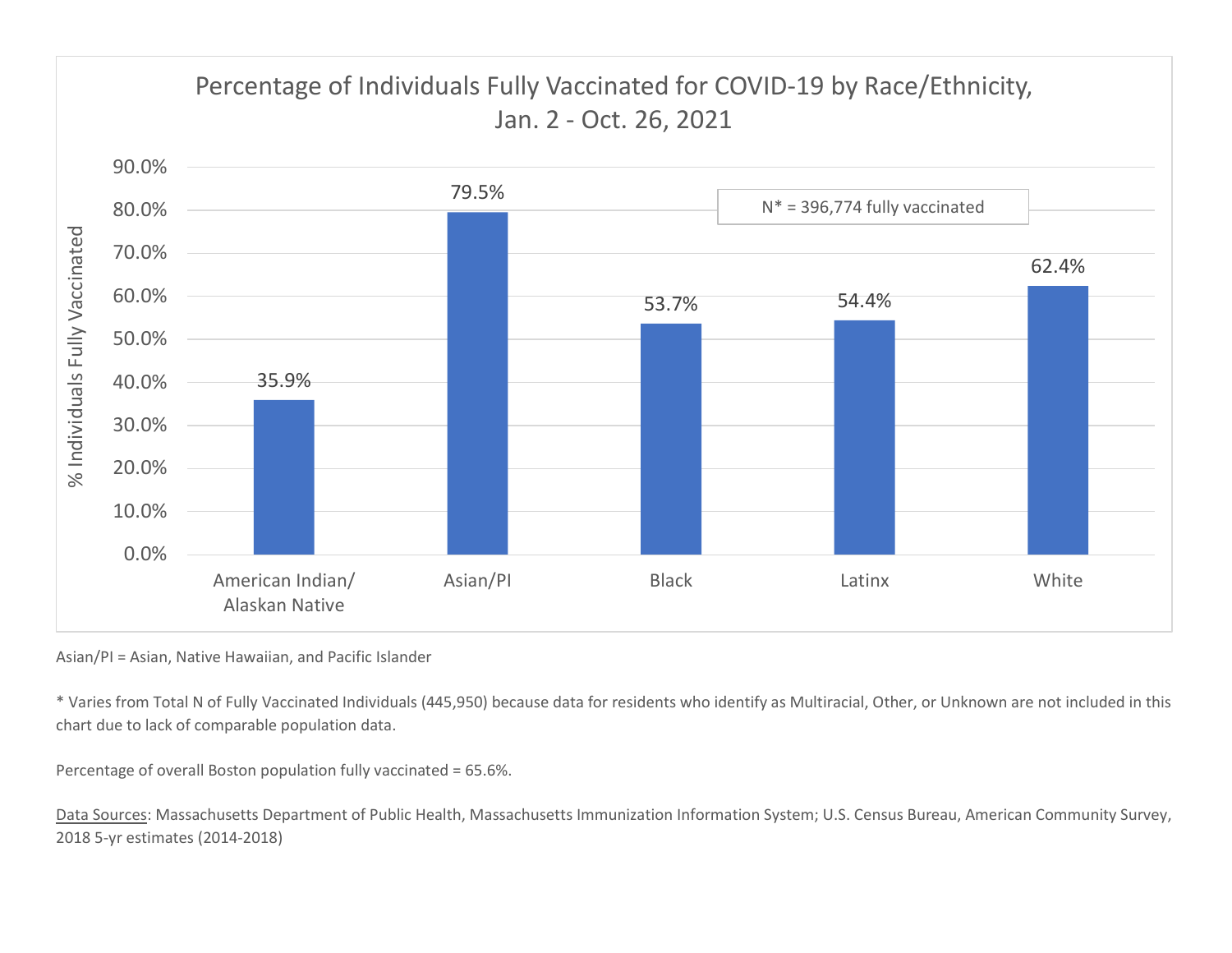

BB/BH/DT/NE/WE = Back Bay/Beacon Hill/Downtown/North End/West End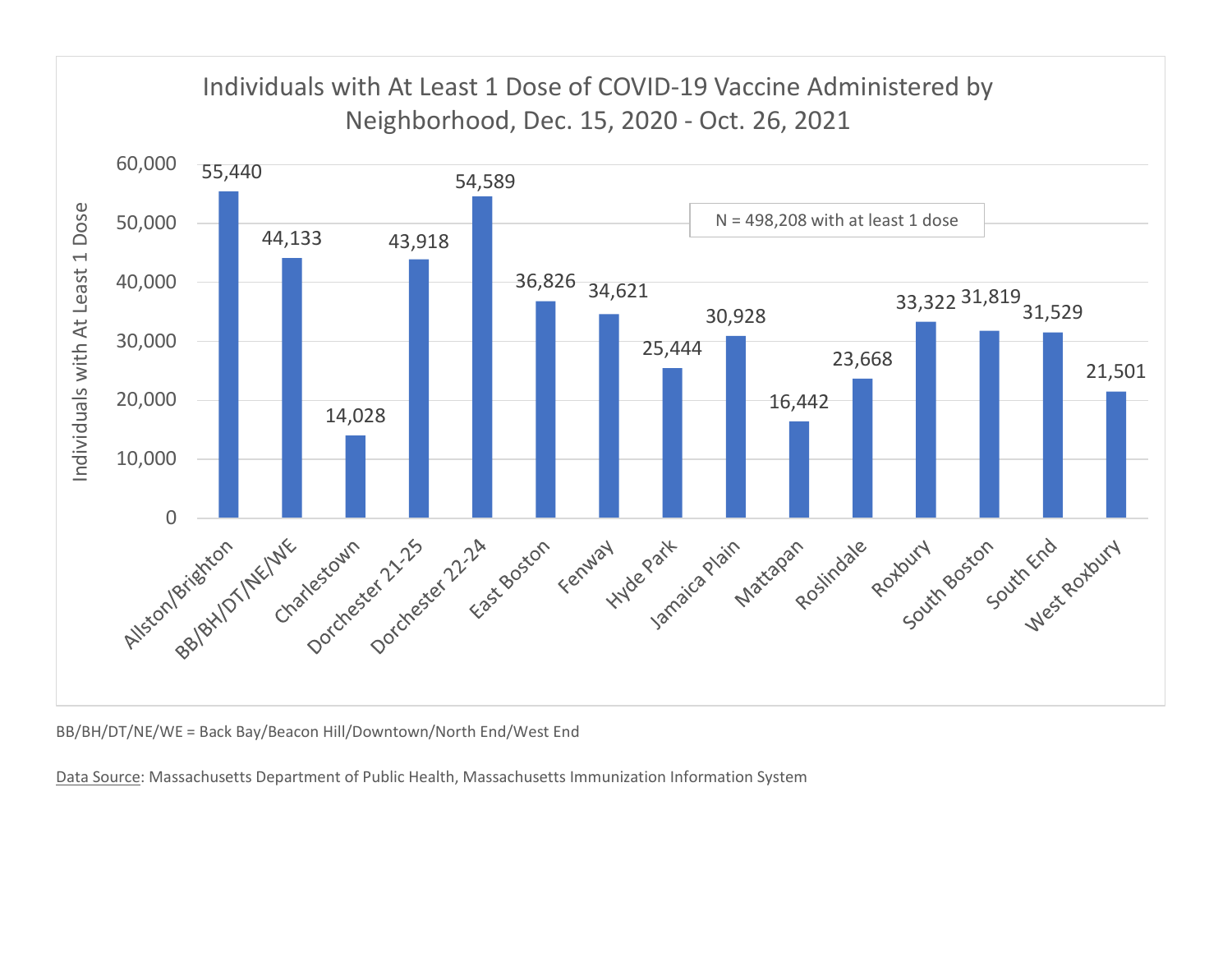## Percentage of Individuals with At Least 1 Dose of COVID-19 Vaccine



BB/BH/DT/NE/WE = Back Bay/Beacon Hill/Downtown/North End/West End

Percentage of overall Boston population with at least 1 dose = 73.3%.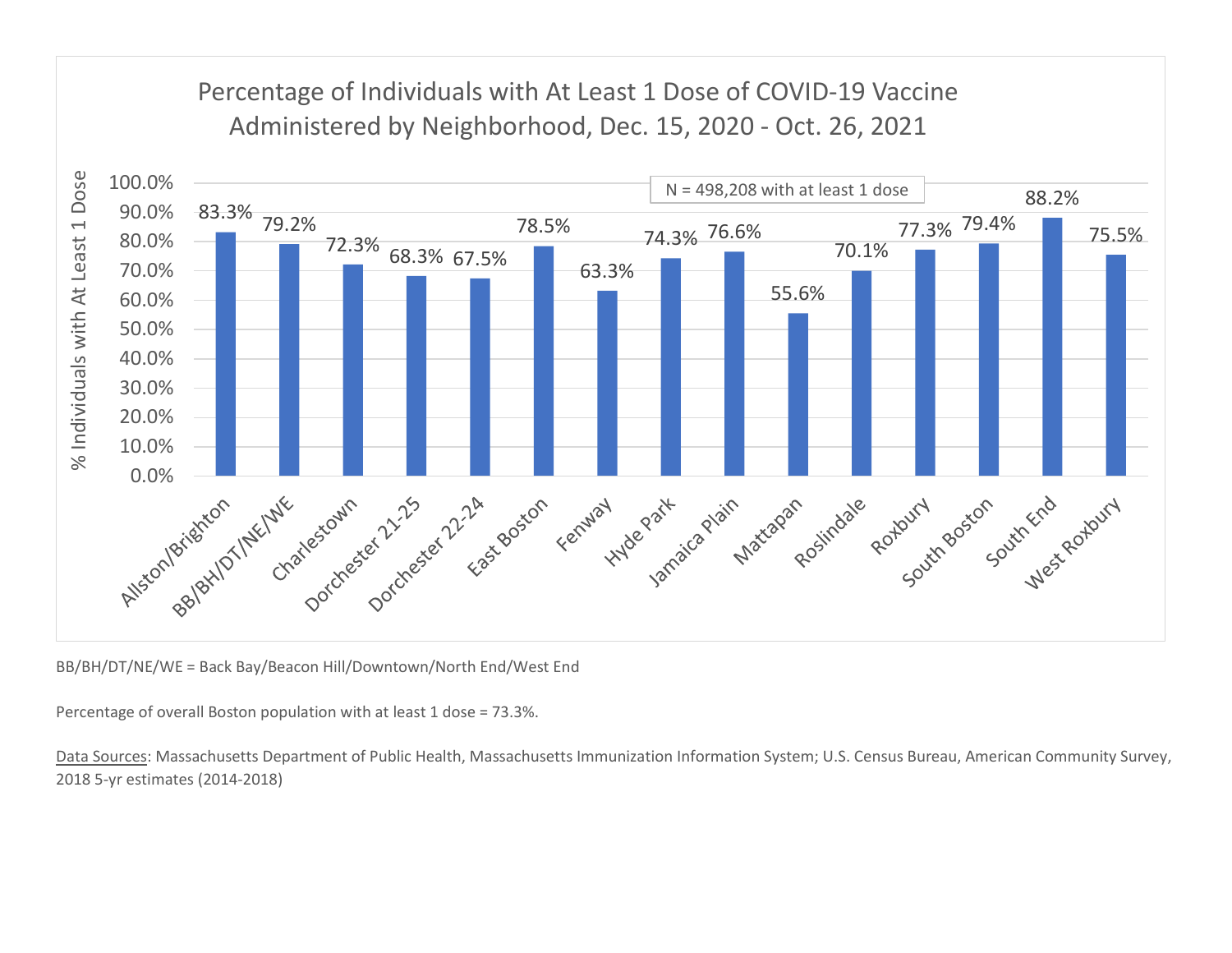

BB/BH/DT/NE/WE = Back Bay/Beacon Hill/Downtown/North End/West End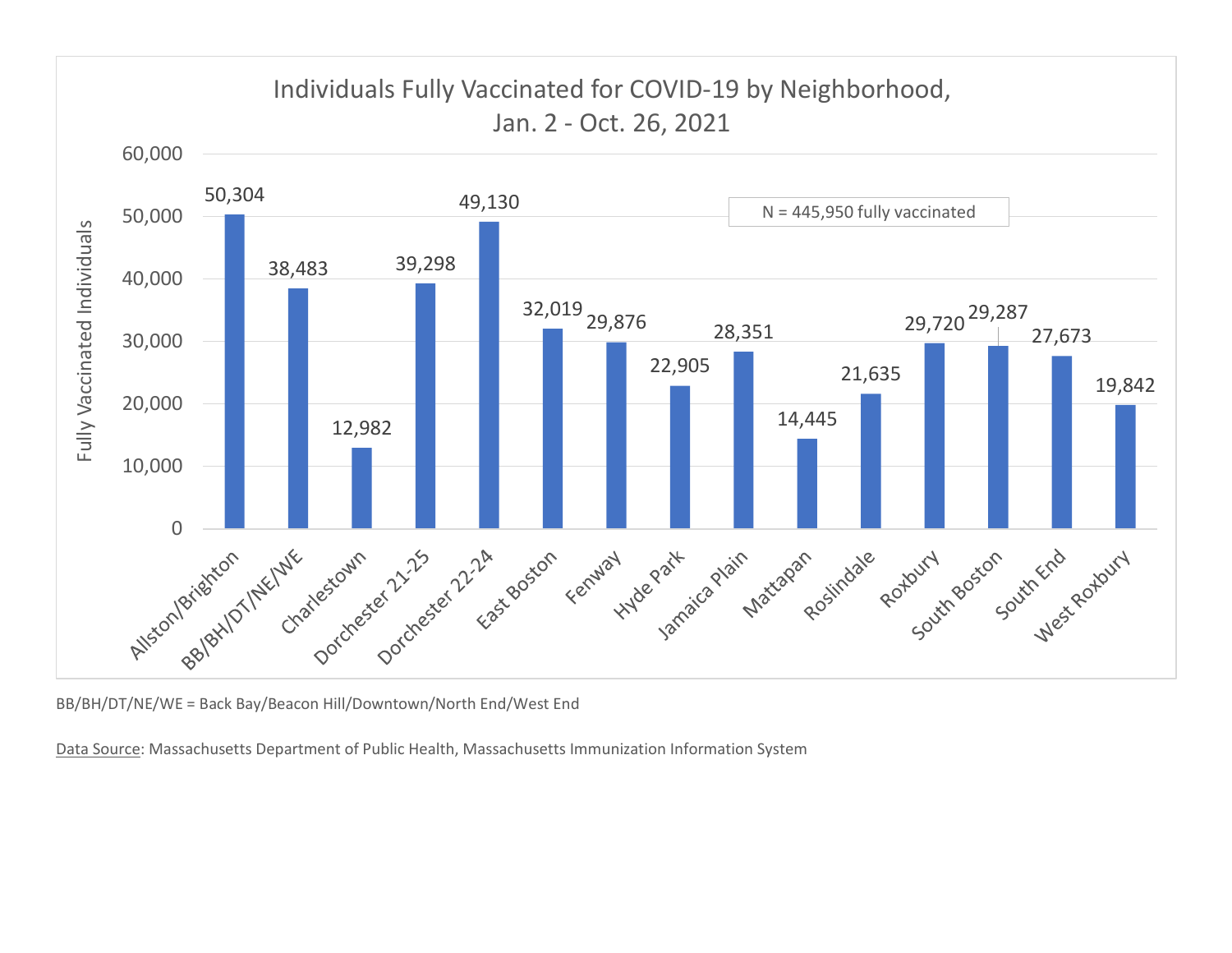

BB/BH/DT/NE/WE = Back Bay/Beacon Hill/Downtown/North End/West End

Percentage of overall Boston population fully vaccinated = 65.6%.